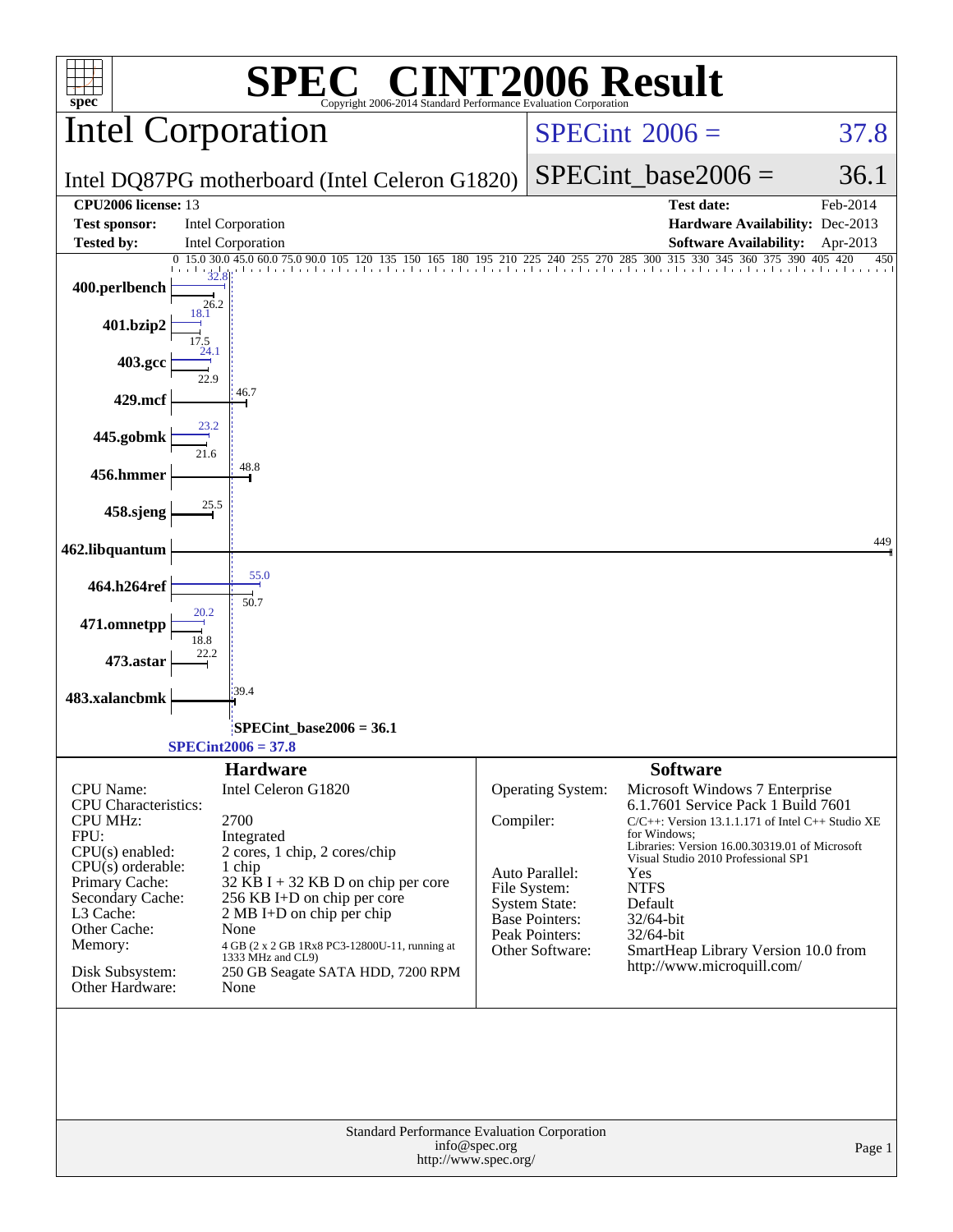

# Intel Corporation

# $SPECint2006 = 37.8$  $SPECint2006 = 37.8$

Intel DQ87PG motherboard (Intel Celeron G1820)

SPECint base2006 =  $36.1$ 

#### **[CPU2006 license:](http://www.spec.org/auto/cpu2006/Docs/result-fields.html#CPU2006license)** 13 **[Test date:](http://www.spec.org/auto/cpu2006/Docs/result-fields.html#Testdate)** Feb-2014

**[Test sponsor:](http://www.spec.org/auto/cpu2006/Docs/result-fields.html#Testsponsor)** Intel Corporation **[Hardware Availability:](http://www.spec.org/auto/cpu2006/Docs/result-fields.html#HardwareAvailability)** Dec-2013 **[Tested by:](http://www.spec.org/auto/cpu2006/Docs/result-fields.html#Testedby)** Intel Corporation **[Software Availability:](http://www.spec.org/auto/cpu2006/Docs/result-fields.html#SoftwareAvailability)** Apr-2013

#### **[Results Table](http://www.spec.org/auto/cpu2006/Docs/result-fields.html#ResultsTable)**

|                    | <b>Base</b>                                                     |       |                |             |                | <b>Peak</b> |                                            |              |                |              |                |              |
|--------------------|-----------------------------------------------------------------|-------|----------------|-------------|----------------|-------------|--------------------------------------------|--------------|----------------|--------------|----------------|--------------|
| <b>Benchmark</b>   | <b>Seconds</b>                                                  | Ratio | <b>Seconds</b> | Ratio       | <b>Seconds</b> | Ratio       | <b>Seconds</b>                             | <b>Ratio</b> | <b>Seconds</b> | <b>Ratio</b> | <b>Seconds</b> | <b>Ratio</b> |
| $ 400$ .perlbench  | 374                                                             | 26.1  | 372            | 26.3        | 373            | 26.2        | 297                                        | 32.9         | 298            | 32.8         | 298            | 32.8         |
| 401.bzip2          | 553                                                             | 17.5  | 551            | 17.5        | 550            | 17.5        | 533                                        | 18.1         | 535            | 18.0         | 535            | <b>18.1</b>  |
| $403.\mathrm{gcc}$ | 352                                                             | 22.9  | 352            | <u>22.9</u> | 352            | 22.8        | 334                                        | 24.1         | 334            | <u>24.1</u>  | 334            | 24.1         |
| $429$ mcf          | 195                                                             | 46.8  | 195            | 46.7        | 197            | 46.3        | 195                                        | 46.8         | 195            | 46.7         | 197            | 46.3         |
| $445$ .gobmk       | 485                                                             | 21.6  | 485            | 21.6        | 485            | 21.6        | 452                                        | 23.2         | 452            | 23.2         | 452            | 23.2         |
| 456.hmmer          | 192                                                             | 48.6  | 190            | 49.2        | 191            | 48.8        | 192                                        | 48.6         | 190            | 49.2         | <b>191</b>     | 48.8         |
| $458$ .sjeng       | 473                                                             | 25.6  | 474            | 25.5        | 474            | 25.5        | 473                                        | 25.6         | 474            | 25.5         | 474            | 25.5         |
| 462.libquantum     | 46.1                                                            | 450   | 46.2           | 449         | 46.2           | 449         | 46.1                                       | 450          | 46.2           | 449          | 46.2           | 449          |
| 464.h264ref        | 439                                                             | 50.4  | 437            | 50.7        | 436            | 50.7        | 402                                        | 55.1         | 402            | 55.0         | 403            | 54.9         |
| 471.omnetpp        | 335                                                             | 18.7  | 333            | 18.8        | 333            | 18.8        | 310                                        | 20.2         | <b>310</b>     | 20.2         | 310            | 20.2         |
| $ 473$ . astar     | 317                                                             | 22.2  | 315            | 22.3        | 317            | 22.2        | 317                                        | 22.2         | 315            | 22.3         | 317            | 22.2         |
| 483.xalancbmk      | 175                                                             | 39.3  | 175            | 39.4        | 174            | 39.6        | 175                                        | 39.3         | 175            | 39.4         | 174            | 39.6         |
|                    | Describe announced to the conduction of the theory occupations. |       |                |             |                |             | Deld and called to an indicate on a madian |              |                |              |                |              |

Results appear in the [order in which they were run.](http://www.spec.org/auto/cpu2006/Docs/result-fields.html#RunOrder) Bold underlined text [indicates a median measurement.](http://www.spec.org/auto/cpu2006/Docs/result-fields.html#Median)

### **[Compiler Invocation Notes](http://www.spec.org/auto/cpu2006/Docs/result-fields.html#CompilerInvocationNotes)**

 To compile these binaries, the Intel Compiler 13.1 was set up to generate 64-bit binaries with the command: "ipsxe-comp-vars.bat intel64 vs2010" (shortcut provided in the Intel(r) Parallel Studio XE 2013 program folder)

### **[Platform Notes](http://www.spec.org/auto/cpu2006/Docs/result-fields.html#PlatformNotes)**

 Sysinfo program C:\SPEC13.1/Docs/sysinfo \$Rev: 6775 \$ \$Date:: 2011-08-16 #\$ \8787f7622badcf24e01c368b1db4377c running on Clt00224D4FB715 Wed Feb 12 04:39:57 2014

 This section contains SUT (System Under Test) info as seen by some common utilities. To remove or add to this section, see: <http://www.spec.org/cpu2006/Docs/config.html#sysinfo>

 Trying 'systeminfo' : Microsoft Windows 7 Enterprise OS Version : 6.1.7601 Service Pack 1 Build 7601 System Manufacturer: INTEL\_ System Model : DQ87PG\_\_ Processor(s) : 1 Processor(s) Installed. [01]: Intel64 Family 6 Model 60 Stepping 3 GenuineIntel ~2700 Mhz BIOS Version : Intel(R) Corp. PGQ8710H.86A.0036.2013.0702.1908, 7/2/2013 Total Physical Memory: 3,749 MB

 Trying 'wmic cpu get /value' DeviceID : CPU0

Continued on next page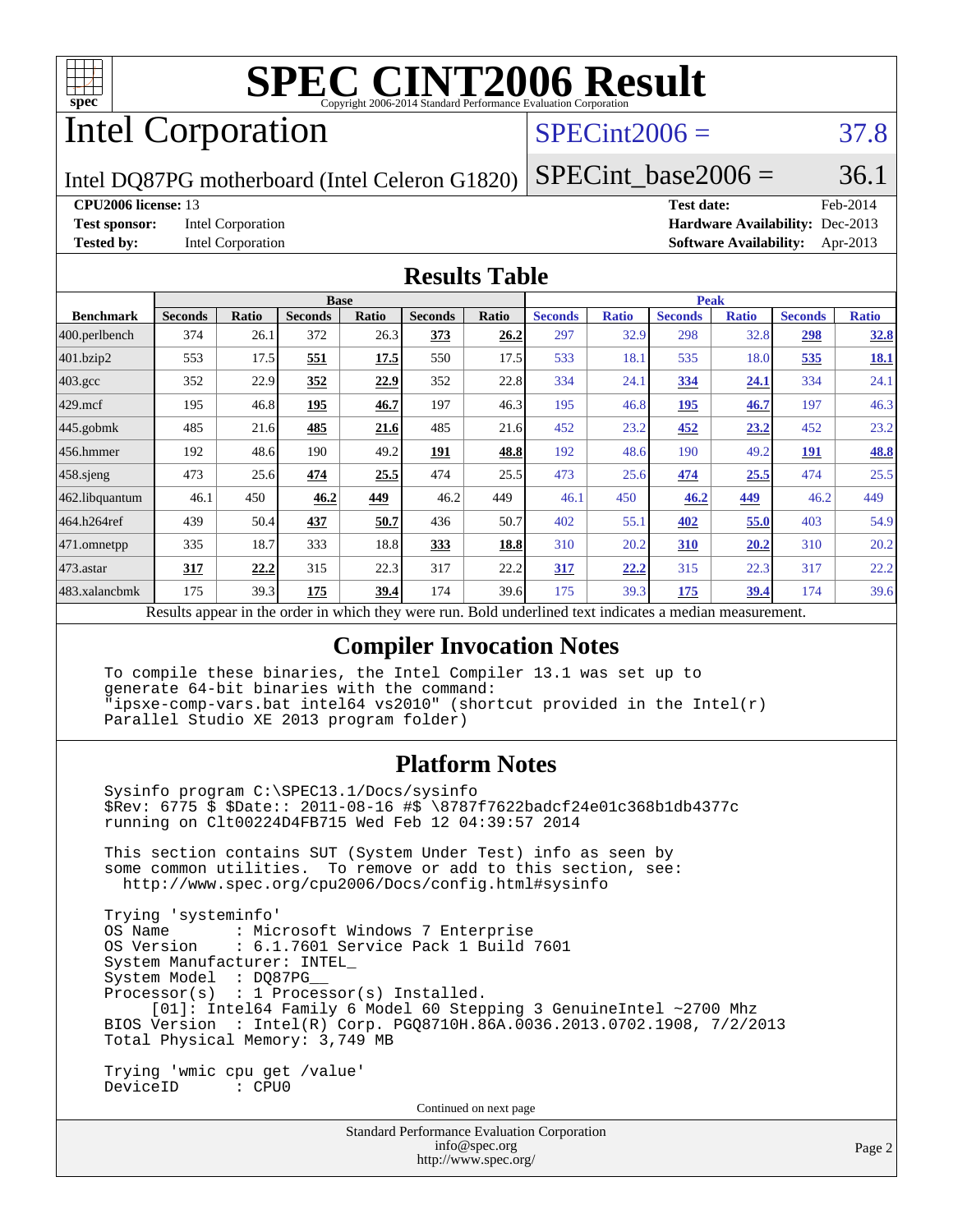

Intel Corporation

 $SPECint2006 = 37.8$  $SPECint2006 = 37.8$ 

Intel DQ87PG motherboard (Intel Celeron G1820) SPECint base2006 =  $36.1$ 

**[Test sponsor:](http://www.spec.org/auto/cpu2006/Docs/result-fields.html#Testsponsor)** Intel Corporation **[Hardware Availability:](http://www.spec.org/auto/cpu2006/Docs/result-fields.html#HardwareAvailability)** Dec-2013 **[Tested by:](http://www.spec.org/auto/cpu2006/Docs/result-fields.html#Testedby)** Intel Corporation **[Software Availability:](http://www.spec.org/auto/cpu2006/Docs/result-fields.html#SoftwareAvailability)** Apr-2013

**[CPU2006 license:](http://www.spec.org/auto/cpu2006/Docs/result-fields.html#CPU2006license)** 13 **[Test date:](http://www.spec.org/auto/cpu2006/Docs/result-fields.html#Testdate)** Feb-2014

#### **[Platform Notes \(Continued\)](http://www.spec.org/auto/cpu2006/Docs/result-fields.html#PlatformNotes)**

L2CacheSize : 512<br>L3CacheSize : 2048 L3CacheSize MaxClockSpeed : 2700 Name : Intel(R) Celeron(R) CPU G1820 @ 2.70GHz NumberOfCores : 2 NumberOfLogicalProcessors: 2

 (End of data from sysinfo program) BIOS: SATA mode set to RAID Windows Disk Driver: Intel Rapid Storage Technology 12.5.0.1066 Windows Chipset Driver: Intel Chipset Driver 9.4.0.1027

#### **[Component Notes](http://www.spec.org/auto/cpu2006/Docs/result-fields.html#ComponentNotes)**

 Tested systems can be used with Shin-G ATX case, PC Power and Cooling 1200W power supply Micron MT8JTF25664AZ-1G6 Series Memory DIMMs

#### **[General Notes](http://www.spec.org/auto/cpu2006/Docs/result-fields.html#GeneralNotes)**

 OMP\_NUM\_THREADS set to number of processors cores KMP\_AFFINITY set to granularity=fine,scatter Binaries compiled on a system with 1x Intel Core i7-860 CPU + 8GB memory using Windows 7 Enterprise 64-bit

### **[Base Compiler Invocation](http://www.spec.org/auto/cpu2006/Docs/result-fields.html#BaseCompilerInvocation)**

[C benchmarks](http://www.spec.org/auto/cpu2006/Docs/result-fields.html#Cbenchmarks):

[icl -Qvc10](http://www.spec.org/cpu2006/results/res2014q3/cpu2006-20140701-30239.flags.html#user_CCbase_intel_icc_vc10_9607f3ecbcdf68042245f068e51b40c1) [-Qstd=c99](http://www.spec.org/cpu2006/results/res2014q3/cpu2006-20140701-30239.flags.html#user_CCbase_intel_compiler_c99_mode_1a3d110e3041b3ad4466830521bdad2a)

[C++ benchmarks:](http://www.spec.org/auto/cpu2006/Docs/result-fields.html#CXXbenchmarks) [icl -Qvc10](http://www.spec.org/cpu2006/results/res2014q3/cpu2006-20140701-30239.flags.html#user_CXXbase_intel_icc_vc10_9607f3ecbcdf68042245f068e51b40c1)

## **[Base Portability Flags](http://www.spec.org/auto/cpu2006/Docs/result-fields.html#BasePortabilityFlags)**

 400.perlbench: [-DSPEC\\_CPU\\_P64](http://www.spec.org/cpu2006/results/res2014q3/cpu2006-20140701-30239.flags.html#b400.perlbench_basePORTABILITY_DSPEC_CPU_P64) [-DSPEC\\_CPU\\_WIN64\\_X64](http://www.spec.org/cpu2006/results/res2014q3/cpu2006-20140701-30239.flags.html#b400.perlbench_baseCPORTABILITY_DSPEC_CPU_WIN64_X64) [-DSPEC\\_CPU\\_NO\\_NEED\\_VA\\_COPY](http://www.spec.org/cpu2006/results/res2014q3/cpu2006-20140701-30239.flags.html#b400.perlbench_baseCPORTABILITY_DSPEC_CPU_NO_NEED_VA_COPY) 401.bzip2: [-DSPEC\\_CPU\\_P64](http://www.spec.org/cpu2006/results/res2014q3/cpu2006-20140701-30239.flags.html#suite_basePORTABILITY401_bzip2_DSPEC_CPU_P64) 403.gcc: [-DSPEC\\_CPU\\_P64](http://www.spec.org/cpu2006/results/res2014q3/cpu2006-20140701-30239.flags.html#suite_basePORTABILITY403_gcc_DSPEC_CPU_P64) [-DSPEC\\_CPU\\_WIN64](http://www.spec.org/cpu2006/results/res2014q3/cpu2006-20140701-30239.flags.html#b403.gcc_baseCPORTABILITY_DSPEC_CPU_WIN64) 429.mcf: [-DSPEC\\_CPU\\_P64](http://www.spec.org/cpu2006/results/res2014q3/cpu2006-20140701-30239.flags.html#suite_basePORTABILITY429_mcf_DSPEC_CPU_P64) 445.gobmk: [-DSPEC\\_CPU\\_P64](http://www.spec.org/cpu2006/results/res2014q3/cpu2006-20140701-30239.flags.html#suite_basePORTABILITY445_gobmk_DSPEC_CPU_P64) 456.hmmer: [-DSPEC\\_CPU\\_P64](http://www.spec.org/cpu2006/results/res2014q3/cpu2006-20140701-30239.flags.html#suite_basePORTABILITY456_hmmer_DSPEC_CPU_P64) 458.sjeng: [-DSPEC\\_CPU\\_P64](http://www.spec.org/cpu2006/results/res2014q3/cpu2006-20140701-30239.flags.html#suite_basePORTABILITY458_sjeng_DSPEC_CPU_P64) 462.libquantum: [-DSPEC\\_CPU\\_P64](http://www.spec.org/cpu2006/results/res2014q3/cpu2006-20140701-30239.flags.html#suite_basePORTABILITY462_libquantum_DSPEC_CPU_P64) 464.h264ref: [-DSPEC\\_CPU\\_P64](http://www.spec.org/cpu2006/results/res2014q3/cpu2006-20140701-30239.flags.html#suite_basePORTABILITY464_h264ref_DSPEC_CPU_P64) [-DWIN32](http://www.spec.org/cpu2006/results/res2014q3/cpu2006-20140701-30239.flags.html#b464.h264ref_baseCPORTABILITY_DWIN32) [-DSPEC\\_CPU\\_NO\\_INTTYPES](http://www.spec.org/cpu2006/results/res2014q3/cpu2006-20140701-30239.flags.html#b464.h264ref_baseCPORTABILITY_DSPEC_CPU_NO_INTTYPES)

Continued on next page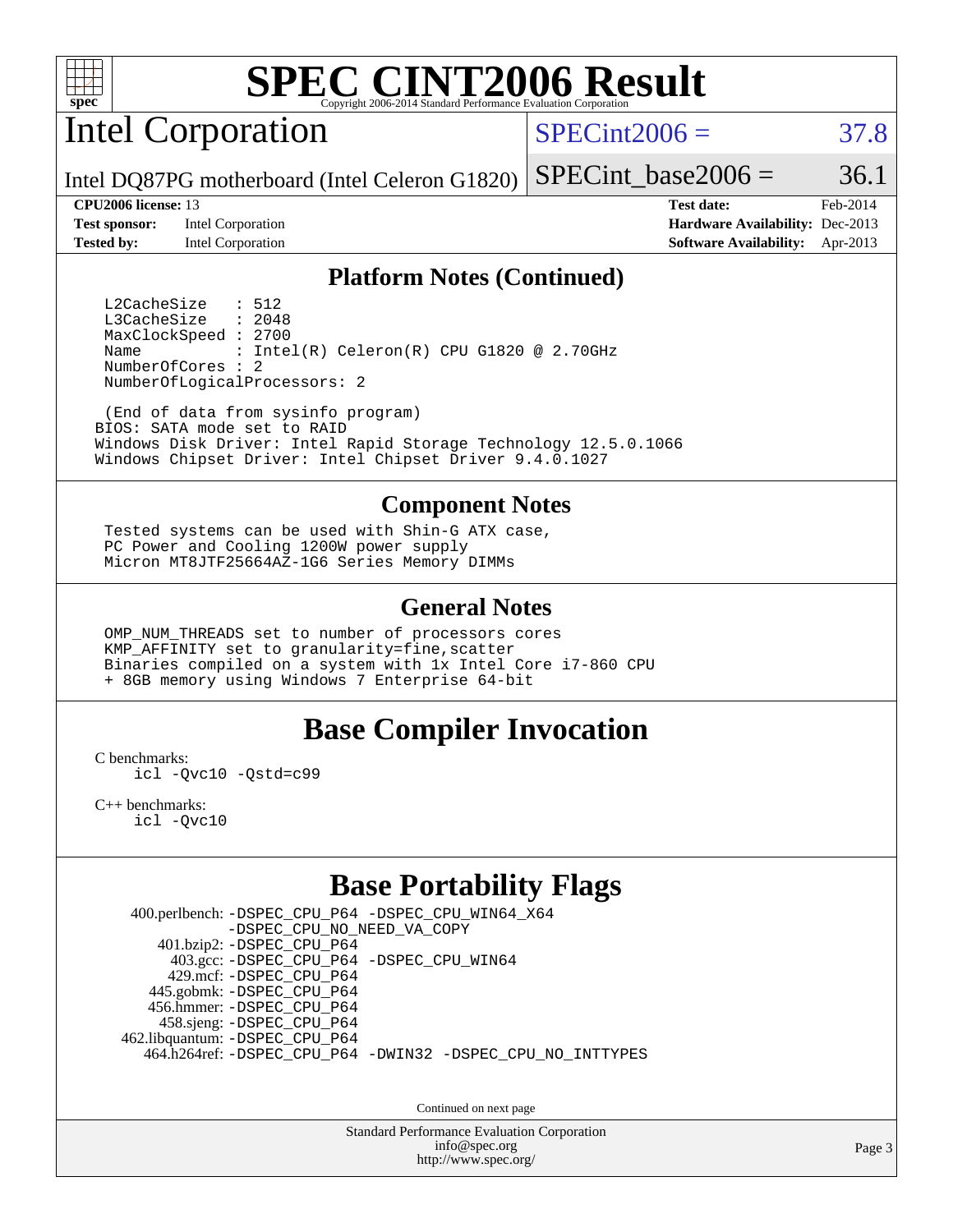

Intel Corporation

 $SPECint2006 = 37.8$  $SPECint2006 = 37.8$ 

Intel DQ87PG motherboard (Intel Celeron G1820) SPECint base2006 =  $36.1$ 

**[CPU2006 license:](http://www.spec.org/auto/cpu2006/Docs/result-fields.html#CPU2006license)** 13 **[Test date:](http://www.spec.org/auto/cpu2006/Docs/result-fields.html#Testdate)** Feb-2014 **[Test sponsor:](http://www.spec.org/auto/cpu2006/Docs/result-fields.html#Testsponsor)** Intel Corporation **[Hardware Availability:](http://www.spec.org/auto/cpu2006/Docs/result-fields.html#HardwareAvailability)** Dec-2013 **[Tested by:](http://www.spec.org/auto/cpu2006/Docs/result-fields.html#Testedby)** Intel Corporation **[Software Availability:](http://www.spec.org/auto/cpu2006/Docs/result-fields.html#SoftwareAvailability)** Apr-2013

# **[Base Portability Flags \(Continued\)](http://www.spec.org/auto/cpu2006/Docs/result-fields.html#BasePortabilityFlags)**

 471.omnetpp: [-DSPEC\\_CPU\\_P64](http://www.spec.org/cpu2006/results/res2014q3/cpu2006-20140701-30239.flags.html#suite_basePORTABILITY471_omnetpp_DSPEC_CPU_P64) [-DSPEC\\_CPU\\_WIN64](http://www.spec.org/cpu2006/results/res2014q3/cpu2006-20140701-30239.flags.html#b471.omnetpp_baseCXXPORTABILITY_DSPEC_CPU_WIN64) 473.astar: [-DSPEC\\_CPU\\_P64](http://www.spec.org/cpu2006/results/res2014q3/cpu2006-20140701-30239.flags.html#suite_basePORTABILITY473_astar_DSPEC_CPU_P64) 483.xalancbmk: [-DSPEC\\_CPU\\_P64](http://www.spec.org/cpu2006/results/res2014q3/cpu2006-20140701-30239.flags.html#suite_basePORTABILITY483_xalancbmk_DSPEC_CPU_P64) [-Qoption,cpp,--no\\_wchar\\_t\\_keyword](http://www.spec.org/cpu2006/results/res2014q3/cpu2006-20140701-30239.flags.html#user_baseCXXPORTABILITY483_xalancbmk_f-no_wchar_t_keyword_ec0ad4495a16b4e858bfcb29d949d25d)

**[Base Optimization Flags](http://www.spec.org/auto/cpu2006/Docs/result-fields.html#BaseOptimizationFlags)**

[C benchmarks](http://www.spec.org/auto/cpu2006/Docs/result-fields.html#Cbenchmarks):

[-QxSSE4.2](http://www.spec.org/cpu2006/results/res2014q3/cpu2006-20140701-30239.flags.html#user_CCbase_f-QxSSE42_372695bbe211719895df0310b324a1ca) [-Qipo](http://www.spec.org/cpu2006/results/res2014q3/cpu2006-20140701-30239.flags.html#user_CCbase_f-Qipo) [-O3](http://www.spec.org/cpu2006/results/res2014q3/cpu2006-20140701-30239.flags.html#user_CCbase_f-O3) [-Qprec-div-](http://www.spec.org/cpu2006/results/res2014q3/cpu2006-20140701-30239.flags.html#user_CCbase_f-Qprec-div-) [-Qopt-prefetch](http://www.spec.org/cpu2006/results/res2014q3/cpu2006-20140701-30239.flags.html#user_CCbase_f-Qprefetch_37c211608666b9dff9380561f602f0a8) [-Qparallel](http://www.spec.org/cpu2006/results/res2014q3/cpu2006-20140701-30239.flags.html#user_CCbase_f-Qparallel) [-Qauto-ilp32](http://www.spec.org/cpu2006/results/res2014q3/cpu2006-20140701-30239.flags.html#user_CCbase_f-Qauto-ilp32) [/F512000000](http://www.spec.org/cpu2006/results/res2014q3/cpu2006-20140701-30239.flags.html#user_CCbase_set_stack_space_98438a10eb60aa5f35f4c79d9b9b27b1)

[C++ benchmarks:](http://www.spec.org/auto/cpu2006/Docs/result-fields.html#CXXbenchmarks)

[-QxSSE4.2](http://www.spec.org/cpu2006/results/res2014q3/cpu2006-20140701-30239.flags.html#user_CXXbase_f-QxSSE42_372695bbe211719895df0310b324a1ca) [-Qipo](http://www.spec.org/cpu2006/results/res2014q3/cpu2006-20140701-30239.flags.html#user_CXXbase_f-Qipo) [-O3](http://www.spec.org/cpu2006/results/res2014q3/cpu2006-20140701-30239.flags.html#user_CXXbase_f-O3) [-Qprec-div-](http://www.spec.org/cpu2006/results/res2014q3/cpu2006-20140701-30239.flags.html#user_CXXbase_f-Qprec-div-) [-Qopt-prefetch](http://www.spec.org/cpu2006/results/res2014q3/cpu2006-20140701-30239.flags.html#user_CXXbase_f-Qprefetch_37c211608666b9dff9380561f602f0a8) [-Qcxx-features](http://www.spec.org/cpu2006/results/res2014q3/cpu2006-20140701-30239.flags.html#user_CXXbase_f-Qcxx_features_dbf36c8a6dba956e22f1645e4dcd4d98) [-Qauto-ilp32](http://www.spec.org/cpu2006/results/res2014q3/cpu2006-20140701-30239.flags.html#user_CXXbase_f-Qauto-ilp32) [/F512000000](http://www.spec.org/cpu2006/results/res2014q3/cpu2006-20140701-30239.flags.html#user_CXXbase_set_stack_space_98438a10eb60aa5f35f4c79d9b9b27b1) [shlW64M.lib](http://www.spec.org/cpu2006/results/res2014q3/cpu2006-20140701-30239.flags.html#user_CXXbase_SmartHeap64_c4f7f76711bdf8c0633a5c1edf6e5396) [-link /FORCE:MULTIPLE](http://www.spec.org/cpu2006/results/res2014q3/cpu2006-20140701-30239.flags.html#user_CXXbase_link_force_multiple2_070fe330869edf77077b841074b8b0b6)

## **[Base Other Flags](http://www.spec.org/auto/cpu2006/Docs/result-fields.html#BaseOtherFlags)**

[C benchmarks](http://www.spec.org/auto/cpu2006/Docs/result-fields.html#Cbenchmarks):

403.gcc: [-Dalloca=\\_alloca](http://www.spec.org/cpu2006/results/res2014q3/cpu2006-20140701-30239.flags.html#b403.gcc_baseEXTRA_CFLAGS_Dalloca_be3056838c12de2578596ca5467af7f3)

**[Peak Compiler Invocation](http://www.spec.org/auto/cpu2006/Docs/result-fields.html#PeakCompilerInvocation)**

[C benchmarks](http://www.spec.org/auto/cpu2006/Docs/result-fields.html#Cbenchmarks): [icl -Qvc10](http://www.spec.org/cpu2006/results/res2014q3/cpu2006-20140701-30239.flags.html#user_CCpeak_intel_icc_vc10_9607f3ecbcdf68042245f068e51b40c1) [-Qstd=c99](http://www.spec.org/cpu2006/results/res2014q3/cpu2006-20140701-30239.flags.html#user_CCpeak_intel_compiler_c99_mode_1a3d110e3041b3ad4466830521bdad2a)

[C++ benchmarks:](http://www.spec.org/auto/cpu2006/Docs/result-fields.html#CXXbenchmarks) [icl -Qvc10](http://www.spec.org/cpu2006/results/res2014q3/cpu2006-20140701-30239.flags.html#user_CXXpeak_intel_icc_vc10_9607f3ecbcdf68042245f068e51b40c1)

# **[Peak Portability Flags](http://www.spec.org/auto/cpu2006/Docs/result-fields.html#PeakPortabilityFlags)**

Same as Base Portability Flags

# **[Peak Optimization Flags](http://www.spec.org/auto/cpu2006/Docs/result-fields.html#PeakOptimizationFlags)**

[C benchmarks](http://www.spec.org/auto/cpu2006/Docs/result-fields.html#Cbenchmarks):

 400.perlbench: [-QxSSE4.2](http://www.spec.org/cpu2006/results/res2014q3/cpu2006-20140701-30239.flags.html#user_peakPASS2_CFLAGSPASS2_LDFLAGS400_perlbench_f-QxSSE42_372695bbe211719895df0310b324a1ca)(pass 2) [-Qprof\\_gen](http://www.spec.org/cpu2006/results/res2014q3/cpu2006-20140701-30239.flags.html#user_peakPASS1_CFLAGSPASS1_LDFLAGS400_perlbench_Qprof_gen)(pass 1) [-Qprof\\_use](http://www.spec.org/cpu2006/results/res2014q3/cpu2006-20140701-30239.flags.html#user_peakPASS2_CFLAGSPASS2_LDFLAGS400_perlbench_Qprof_use)(pass 2) [-Qipo](http://www.spec.org/cpu2006/results/res2014q3/cpu2006-20140701-30239.flags.html#user_peakOPTIMIZE400_perlbench_f-Qipo) [-O3](http://www.spec.org/cpu2006/results/res2014q3/cpu2006-20140701-30239.flags.html#user_peakOPTIMIZE400_perlbench_f-O3) [-Qprec-div-](http://www.spec.org/cpu2006/results/res2014q3/cpu2006-20140701-30239.flags.html#user_peakOPTIMIZE400_perlbench_f-Qprec-div-) [-Qansi-alias](http://www.spec.org/cpu2006/results/res2014q3/cpu2006-20140701-30239.flags.html#user_peakOPTIMIZE400_perlbench_f-Qansi-alias) [-Qopt-prefetch](http://www.spec.org/cpu2006/results/res2014q3/cpu2006-20140701-30239.flags.html#user_peakOPTIMIZE400_perlbench_f-Qprefetch_37c211608666b9dff9380561f602f0a8)  $-\tilde{Q}$ auto-ilp32 [/F512000000](http://www.spec.org/cpu2006/results/res2014q3/cpu2006-20140701-30239.flags.html#user_peakEXTRA_LDFLAGS400_perlbench_set_stack_space_98438a10eb60aa5f35f4c79d9b9b27b1) [shlW64M.lib](http://www.spec.org/cpu2006/results/res2014q3/cpu2006-20140701-30239.flags.html#user_peakEXTRA_LIBS400_perlbench_SmartHeap64_c4f7f76711bdf8c0633a5c1edf6e5396)  [-link /FORCE:MULTIPLE](http://www.spec.org/cpu2006/results/res2014q3/cpu2006-20140701-30239.flags.html#user_peakLDOUT400_perlbench_link_force_multiple2_070fe330869edf77077b841074b8b0b6)

Continued on next page

Standard Performance Evaluation Corporation [info@spec.org](mailto:info@spec.org) <http://www.spec.org/>

Page 4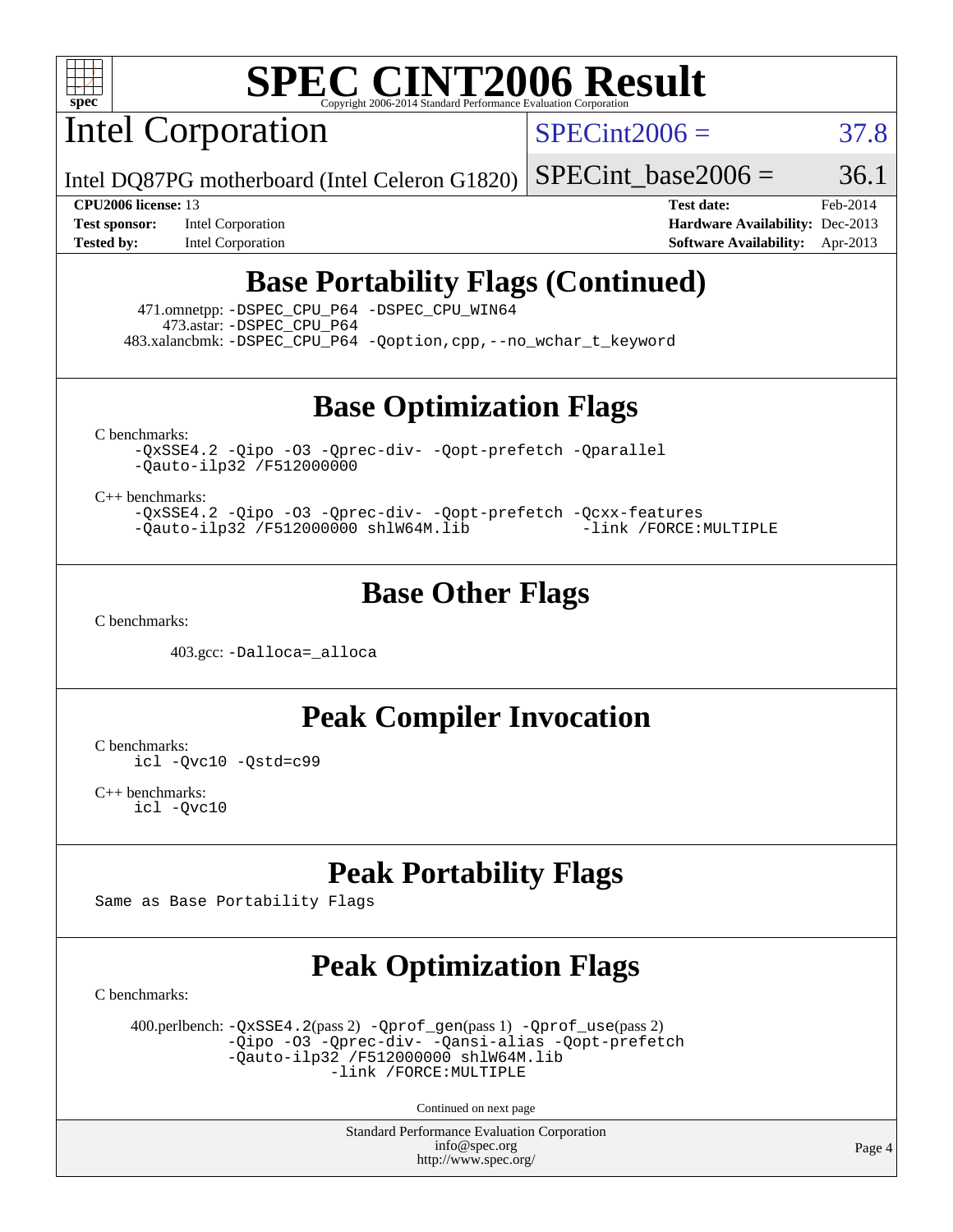

Intel Corporation

 $SPECint2006 = 37.8$  $SPECint2006 = 37.8$ 

Intel DQ87PG motherboard (Intel Celeron G1820)

#### SPECint base2006 =  $36.1$

| <b>Test sponsor:</b> | Intel Corporation |
|----------------------|-------------------|
| <b>Tested by:</b>    | Intel Corporation |

**[CPU2006 license:](http://www.spec.org/auto/cpu2006/Docs/result-fields.html#CPU2006license)** 13 **[Test date:](http://www.spec.org/auto/cpu2006/Docs/result-fields.html#Testdate)** Feb-2014 **[Hardware Availability:](http://www.spec.org/auto/cpu2006/Docs/result-fields.html#HardwareAvailability)** Dec-2013 **[Software Availability:](http://www.spec.org/auto/cpu2006/Docs/result-fields.html#SoftwareAvailability)** Apr-2013

# **[Peak Optimization Flags \(Continued\)](http://www.spec.org/auto/cpu2006/Docs/result-fields.html#PeakOptimizationFlags)**

 401.bzip2: [-QxSSE4.2](http://www.spec.org/cpu2006/results/res2014q3/cpu2006-20140701-30239.flags.html#user_peakPASS2_CFLAGSPASS2_LDFLAGS401_bzip2_f-QxSSE42_372695bbe211719895df0310b324a1ca)(pass 2) [-Qprof\\_gen](http://www.spec.org/cpu2006/results/res2014q3/cpu2006-20140701-30239.flags.html#user_peakPASS1_CFLAGSPASS1_LDFLAGS401_bzip2_Qprof_gen)(pass 1) [-Qprof\\_use](http://www.spec.org/cpu2006/results/res2014q3/cpu2006-20140701-30239.flags.html#user_peakPASS2_CFLAGSPASS2_LDFLAGS401_bzip2_Qprof_use)(pass 2) [-Qipo](http://www.spec.org/cpu2006/results/res2014q3/cpu2006-20140701-30239.flags.html#user_peakOPTIMIZE401_bzip2_f-Qipo) [-O3](http://www.spec.org/cpu2006/results/res2014q3/cpu2006-20140701-30239.flags.html#user_peakOPTIMIZE401_bzip2_f-O3) [-Qprec-div-](http://www.spec.org/cpu2006/results/res2014q3/cpu2006-20140701-30239.flags.html#user_peakOPTIMIZE401_bzip2_f-Qprec-div-) [-Qopt-prefetch](http://www.spec.org/cpu2006/results/res2014q3/cpu2006-20140701-30239.flags.html#user_peakOPTIMIZE401_bzip2_f-Qprefetch_37c211608666b9dff9380561f602f0a8) [-Qansi-alias](http://www.spec.org/cpu2006/results/res2014q3/cpu2006-20140701-30239.flags.html#user_peakOPTIMIZE401_bzip2_f-Qansi-alias) [-Qauto-ilp32](http://www.spec.org/cpu2006/results/res2014q3/cpu2006-20140701-30239.flags.html#user_peakCOPTIMIZE401_bzip2_f-Qauto-ilp32) [/F512000000](http://www.spec.org/cpu2006/results/res2014q3/cpu2006-20140701-30239.flags.html#user_peakEXTRA_LDFLAGS401_bzip2_set_stack_space_98438a10eb60aa5f35f4c79d9b9b27b1) 403.gcc: [-QxSSE4.2](http://www.spec.org/cpu2006/results/res2014q3/cpu2006-20140701-30239.flags.html#user_peakPASS2_CFLAGSPASS2_LDFLAGS403_gcc_f-QxSSE42_372695bbe211719895df0310b324a1ca)(pass 2) [-Qprof\\_gen](http://www.spec.org/cpu2006/results/res2014q3/cpu2006-20140701-30239.flags.html#user_peakPASS1_CFLAGSPASS1_LDFLAGS403_gcc_Qprof_gen)(pass 1) [-Qprof\\_use](http://www.spec.org/cpu2006/results/res2014q3/cpu2006-20140701-30239.flags.html#user_peakPASS2_CFLAGSPASS2_LDFLAGS403_gcc_Qprof_use)(pass 2) [-Qipo](http://www.spec.org/cpu2006/results/res2014q3/cpu2006-20140701-30239.flags.html#user_peakOPTIMIZE403_gcc_f-Qipo) [-O3](http://www.spec.org/cpu2006/results/res2014q3/cpu2006-20140701-30239.flags.html#user_peakOPTIMIZE403_gcc_f-O3) [-Qprec-div-](http://www.spec.org/cpu2006/results/res2014q3/cpu2006-20140701-30239.flags.html#user_peakOPTIMIZE403_gcc_f-Qprec-div-) [-Qauto-ilp32](http://www.spec.org/cpu2006/results/res2014q3/cpu2006-20140701-30239.flags.html#user_peakCOPTIMIZE403_gcc_f-Qauto-ilp32) [/F512000000](http://www.spec.org/cpu2006/results/res2014q3/cpu2006-20140701-30239.flags.html#user_peakEXTRA_LDFLAGS403_gcc_set_stack_space_98438a10eb60aa5f35f4c79d9b9b27b1)  $429$ .mcf: basepeak = yes 445.gobmk: [-QxSSE4.2](http://www.spec.org/cpu2006/results/res2014q3/cpu2006-20140701-30239.flags.html#user_peakPASS2_CFLAGSPASS2_LDFLAGS445_gobmk_f-QxSSE42_372695bbe211719895df0310b324a1ca)(pass 2) [-Qprof\\_gen](http://www.spec.org/cpu2006/results/res2014q3/cpu2006-20140701-30239.flags.html#user_peakPASS1_CFLAGSPASS1_LDFLAGS445_gobmk_Qprof_gen)(pass 1) [-Qprof\\_use](http://www.spec.org/cpu2006/results/res2014q3/cpu2006-20140701-30239.flags.html#user_peakPASS2_CFLAGSPASS2_LDFLAGS445_gobmk_Qprof_use)(pass 2) [-Qipo](http://www.spec.org/cpu2006/results/res2014q3/cpu2006-20140701-30239.flags.html#user_peakOPTIMIZE445_gobmk_f-Qipo) [-O2](http://www.spec.org/cpu2006/results/res2014q3/cpu2006-20140701-30239.flags.html#user_peakOPTIMIZE445_gobmk_f-O2) [-Qprec-div-](http://www.spec.org/cpu2006/results/res2014q3/cpu2006-20140701-30239.flags.html#user_peakOPTIMIZE445_gobmk_f-Qprec-div-) [-Qansi-alias](http://www.spec.org/cpu2006/results/res2014q3/cpu2006-20140701-30239.flags.html#user_peakOPTIMIZE445_gobmk_f-Qansi-alias) [-Qauto-ilp32](http://www.spec.org/cpu2006/results/res2014q3/cpu2006-20140701-30239.flags.html#user_peakCOPTIMIZE445_gobmk_f-Qauto-ilp32) [/F512000000](http://www.spec.org/cpu2006/results/res2014q3/cpu2006-20140701-30239.flags.html#user_peakEXTRA_LDFLAGS445_gobmk_set_stack_space_98438a10eb60aa5f35f4c79d9b9b27b1) 456.hmmer: basepeak = yes  $458 \text{.}$ sjeng: basepeak = yes  $462$ .libquantum: basepeak = yes 464.h264ref: [-QxSSE4.2](http://www.spec.org/cpu2006/results/res2014q3/cpu2006-20140701-30239.flags.html#user_peakPASS2_CFLAGSPASS2_LDFLAGS464_h264ref_f-QxSSE42_372695bbe211719895df0310b324a1ca)(pass 2) [-Qprof\\_gen](http://www.spec.org/cpu2006/results/res2014q3/cpu2006-20140701-30239.flags.html#user_peakPASS1_CFLAGSPASS1_LDFLAGS464_h264ref_Qprof_gen)(pass 1) [-Qprof\\_use](http://www.spec.org/cpu2006/results/res2014q3/cpu2006-20140701-30239.flags.html#user_peakPASS2_CFLAGSPASS2_LDFLAGS464_h264ref_Qprof_use)(pass 2) [-Qipo](http://www.spec.org/cpu2006/results/res2014q3/cpu2006-20140701-30239.flags.html#user_peakOPTIMIZE464_h264ref_f-Qipo) [-O3](http://www.spec.org/cpu2006/results/res2014q3/cpu2006-20140701-30239.flags.html#user_peakOPTIMIZE464_h264ref_f-O3) [-Qprec-div-](http://www.spec.org/cpu2006/results/res2014q3/cpu2006-20140701-30239.flags.html#user_peakOPTIMIZE464_h264ref_f-Qprec-div-) [-Qunroll2](http://www.spec.org/cpu2006/results/res2014q3/cpu2006-20140701-30239.flags.html#user_peakOPTIMIZE464_h264ref_f-Qunroll_1d9456aa650e77fc2a0cf43cef3fa08c) [-Qansi-alias](http://www.spec.org/cpu2006/results/res2014q3/cpu2006-20140701-30239.flags.html#user_peakOPTIMIZE464_h264ref_f-Qansi-alias) [-Qauto-ilp32](http://www.spec.org/cpu2006/results/res2014q3/cpu2006-20140701-30239.flags.html#user_peakCOPTIMIZE464_h264ref_f-Qauto-ilp32) [/F512000000](http://www.spec.org/cpu2006/results/res2014q3/cpu2006-20140701-30239.flags.html#user_peakEXTRA_LDFLAGS464_h264ref_set_stack_space_98438a10eb60aa5f35f4c79d9b9b27b1) [C++ benchmarks:](http://www.spec.org/auto/cpu2006/Docs/result-fields.html#CXXbenchmarks) 471.omnetpp: [-QxSSE4.2](http://www.spec.org/cpu2006/results/res2014q3/cpu2006-20140701-30239.flags.html#user_peakPASS2_CXXFLAGSPASS2_LDFLAGS471_omnetpp_f-QxSSE42_372695bbe211719895df0310b324a1ca)(pass 2) [-Qprof\\_gen](http://www.spec.org/cpu2006/results/res2014q3/cpu2006-20140701-30239.flags.html#user_peakPASS1_CXXFLAGSPASS1_LDFLAGS471_omnetpp_Qprof_gen)(pass 1) [-Qprof\\_use](http://www.spec.org/cpu2006/results/res2014q3/cpu2006-20140701-30239.flags.html#user_peakPASS2_CXXFLAGSPASS2_LDFLAGS471_omnetpp_Qprof_use)(pass 2) [-Qipo](http://www.spec.org/cpu2006/results/res2014q3/cpu2006-20140701-30239.flags.html#user_peakOPTIMIZE471_omnetpp_f-Qipo) [-O3](http://www.spec.org/cpu2006/results/res2014q3/cpu2006-20140701-30239.flags.html#user_peakOPTIMIZE471_omnetpp_f-O3) [-Qprec-div-](http://www.spec.org/cpu2006/results/res2014q3/cpu2006-20140701-30239.flags.html#user_peakOPTIMIZE471_omnetpp_f-Qprec-div-) [-Qansi-alias](http://www.spec.org/cpu2006/results/res2014q3/cpu2006-20140701-30239.flags.html#user_peakOPTIMIZE471_omnetpp_f-Qansi-alias) [-Qopt-ra-region-strategy=block](http://www.spec.org/cpu2006/results/res2014q3/cpu2006-20140701-30239.flags.html#user_peakOPTIMIZE471_omnetpp_f-Qopt-ra-region-strategy_d2240e80a5d9053a1fd400255dbf4159) [-Qauto-ilp32](http://www.spec.org/cpu2006/results/res2014q3/cpu2006-20140701-30239.flags.html#user_peakCXXOPTIMIZE471_omnetpp_f-Qauto-ilp32) [/F512000000](http://www.spec.org/cpu2006/results/res2014q3/cpu2006-20140701-30239.flags.html#user_peakEXTRA_LDFLAGS471_omnetpp_set_stack_space_98438a10eb60aa5f35f4c79d9b9b27b1) [shlW64M.lib](http://www.spec.org/cpu2006/results/res2014q3/cpu2006-20140701-30239.flags.html#user_peakEXTRA_LIBS471_omnetpp_SmartHeap64_c4f7f76711bdf8c0633a5c1edf6e5396) [-link /FORCE:MULTIPLE](http://www.spec.org/cpu2006/results/res2014q3/cpu2006-20140701-30239.flags.html#user_peakLDOUT471_omnetpp_link_force_multiple2_070fe330869edf77077b841074b8b0b6)  $473$ .astar: basepeak = yes  $483.xalanchmk: basepeak = yes$ 

## **[Peak Other Flags](http://www.spec.org/auto/cpu2006/Docs/result-fields.html#PeakOtherFlags)**

[C benchmarks](http://www.spec.org/auto/cpu2006/Docs/result-fields.html#Cbenchmarks):

403.gcc: [-Dalloca=\\_alloca](http://www.spec.org/cpu2006/results/res2014q3/cpu2006-20140701-30239.flags.html#b403.gcc_peakEXTRA_CFLAGS_Dalloca_be3056838c12de2578596ca5467af7f3)

The flags file that was used to format this result can be browsed at <http://www.spec.org/cpu2006/flags/Intel-ic13.1-official-windows.html>

You can also download the XML flags source by saving the following link: <http://www.spec.org/cpu2006/flags/Intel-ic13.1-official-windows.xml>